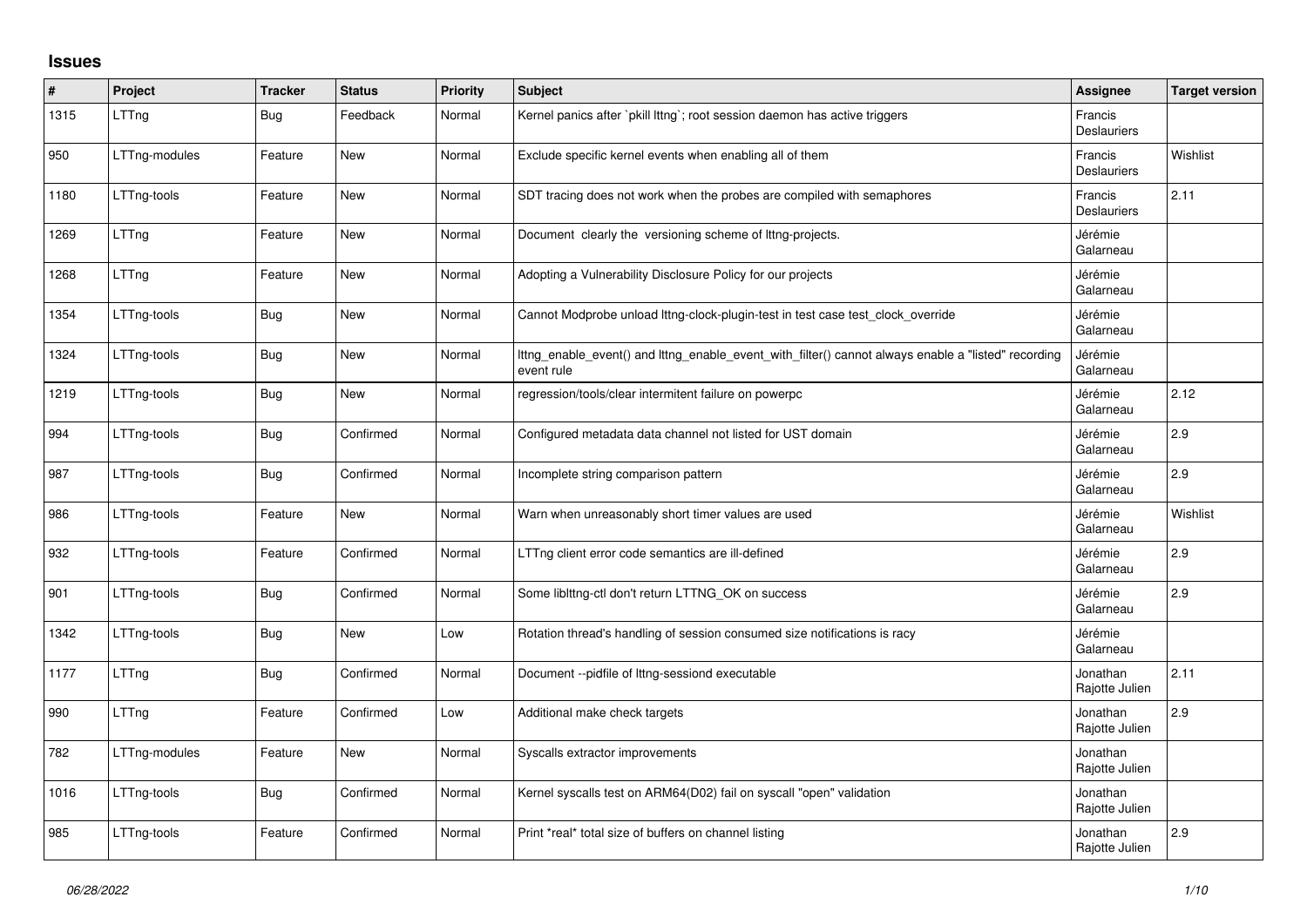| #    | Project           | <b>Tracker</b> | <b>Status</b> | <b>Priority</b> | Subject                                                                                                                                    | Assignee                   | <b>Target version</b>      |
|------|-------------------|----------------|---------------|-----------------|--------------------------------------------------------------------------------------------------------------------------------------------|----------------------------|----------------------------|
| 897  | LTTng-tools       | Bug            | Confirmed     | Normal          | Some commands are not gracefully handling the absence of a session daemon                                                                  | Jonathan<br>Rajotte Julien | 2.9                        |
| 833  | LTTng-tools       | <b>Bug</b>     | Confirmed     | Normal          | memcpy of non-packed struct into packed struct (possible layout mismatch)                                                                  | Jonathan<br>Rajotte Julien | 2.14                       |
| 85   | LTTng-UST         | Feature        | In Progress   | Normal          | Create a benchmark test                                                                                                                    | Jonathan<br>Rajotte Julien |                            |
| 968  | LTTng             | Feature        | Feedback      | High            | Ittng-modules kernel and user callstack context                                                                                            | Mathieu<br>Desnoyers       | 2.9                        |
| 964  | LTTng-modules     | Feature        | New           | High            | Implement support for persistent memory buffers                                                                                            | Mathieu<br>Desnoyers       | Wishlist                   |
| 963  | LTTng-modules     | Feature        | New           | High            | Implement user-space stack dump context                                                                                                    | Mathieu<br>Desnoyers       | Wishlist                   |
| 975  | LTTng-modules     | <b>Bug</b>     | Confirmed     | Normal          | execve compat syscall exit syscall value issue                                                                                             | Mathieu<br>Desnoyers       |                            |
| 962  | LTTng-modules     | Feature        | New           | Low             | add x86 exceptions.h and irq_vectors.h instrumentation (and mpx.h)                                                                         | Mathieu<br>Desnoyers       | Wishlist                   |
| 965  | LTTng-UST         | Feature        | New           | High            | Implement UST statedump                                                                                                                    | Mathieu<br>Desnoyers       | Wishlist                   |
| 1242 | LTTng-UST         | <b>Bug</b>     | Feedback      | Normal          | SEGV on process exit with shared library                                                                                                   | Mathieu<br>Desnoyers       |                            |
| 940  | Userspace RCU     | Feature        | New           | Normal          | Wire up sys membarrier on each architecture                                                                                                | Mathieu<br>Desnoyers       |                            |
| 1163 | LTTng-tools       | Feature        | New           | Normal          | Create an Ittng-collectd skeleton for VM tracking feature                                                                                  | Michael<br>Jeanson         |                            |
| 327  | LTTng-UST         | Feature        | On pause      | Normal          | Implement missing hostname context                                                                                                         | Michael<br>Jeanson         |                            |
| 1336 | <b>Babeltrace</b> | Feature        | New           | Normal          | Improve usability of error messages                                                                                                        | <b>Philippe Proulx</b>     | Babeltrace -<br>stable 2.0 |
| 1295 | <b>Babeltrace</b> | <b>Bug</b>     | New           | Normal          | Copy-pasto in bt_value_map_borrow_entry_value doc                                                                                          | <b>Philippe Proulx</b>     | Babeltrace -<br>stable 2.0 |
| 1289 | Babeltrace        | <b>Bug</b>     | New           | Normal          | docs: document that the "notext" flag is required to build out of tree plug-ins when linking with<br>LLVM's Id                             | <b>Philippe Proulx</b>     | Babeltrace -<br>2.1        |
| 1340 | LTTng-tools       | <b>Bug</b>     | New           | Normal          | Document behavior of per-uid UST buffers with respect to asynchronously killed traced applications                                         | Philippe Proulx            |                            |
| 1158 | LTTng-tools       | Bug            | New           | Normal          | Ittng-create(1) man page: it is not documented that --shm-path only applies to the user space<br>domain                                    | Philippe Proulx 2.11       |                            |
| 1159 | LTTng-tools       | <b>Bug</b>     | Feedback      | Low             | Missing documentation: before Linux 4.17, suspending the system while tracing is active can result<br>in incorrect event record timestamps | Philippe Proulx 2.11       |                            |
| 1072 | LTTng-tools       | <b>Bug</b>     | New           | Low             | configure does not check for needed Libxml2 symbols                                                                                        | Philippe Proulx            |                            |
| 752  | LTTng-tools       | <b>Bug</b>     | In Progress   | Low             | Output paths need better handling than truncation                                                                                          | Philippe Proulx 2.9        |                            |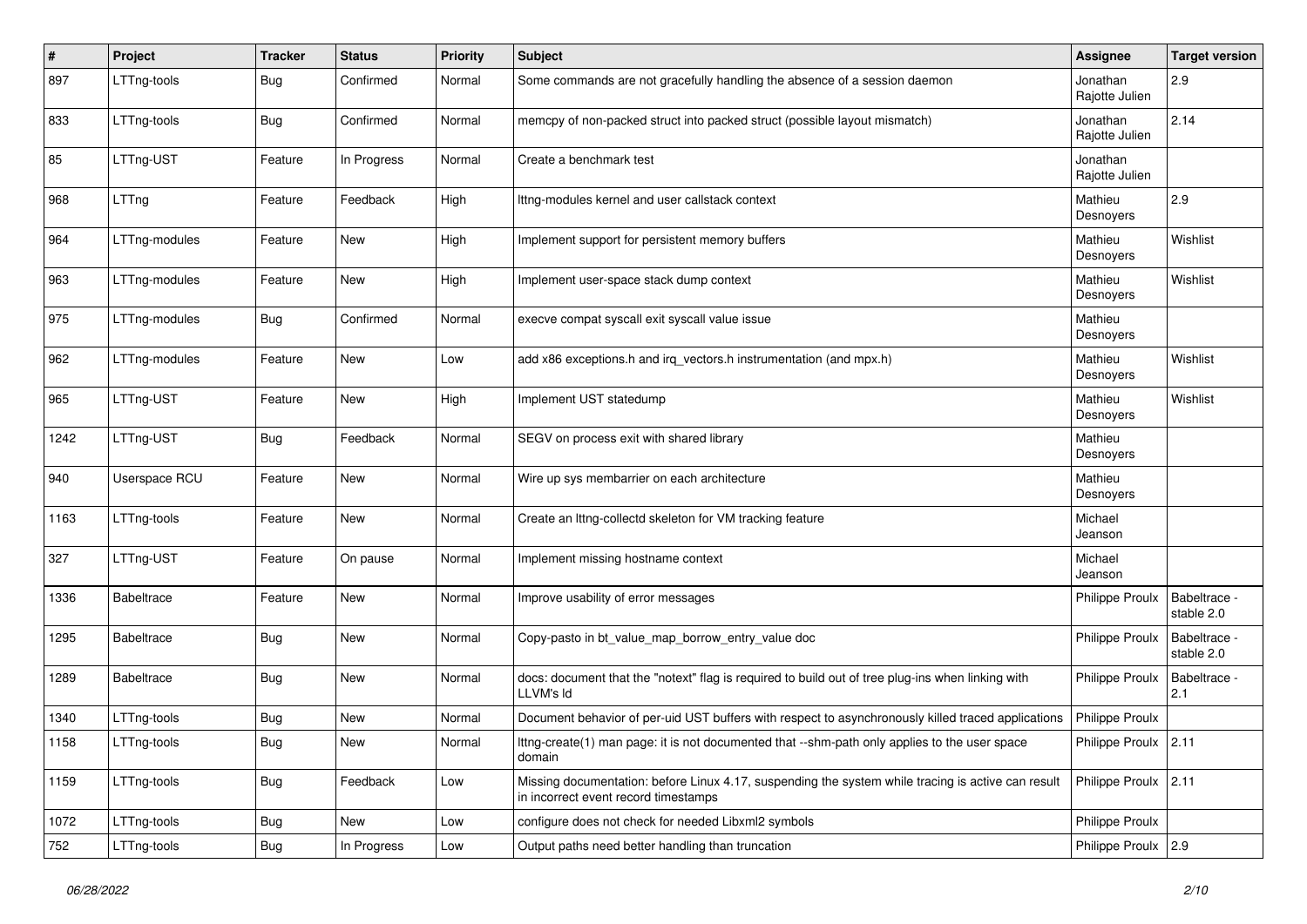| #    | Project           | <b>Tracker</b> | <b>Status</b> | <b>Priority</b> | Subject                                                                                                          | <b>Assignee</b>            | <b>Target version</b>      |
|------|-------------------|----------------|---------------|-----------------|------------------------------------------------------------------------------------------------------------------|----------------------------|----------------------------|
| 1203 | LTTng-UST         | <b>Bug</b>     | New           | Normal          | Improve documentation of Ittng-ust with daemons                                                                  | <b>Philippe Proulx</b>     |                            |
| 138  | Website           | Feature        | New           | Normal          | Workflow graph for bug statuses                                                                                  | Raphaël<br>Beamonte        |                            |
| 822  | LTTng-tools       | <b>Bug</b>     | Confirmed     | Low             | bash-completion sometimes completes too much                                                                     | Simon Marchi               | Wishlist                   |
| 292  | LTTng-UST         | Bug            | Confirmed     | Low             | Generated header files should not conflict with ust or standard ones.                                            | Yannick<br><b>Brosseau</b> |                            |
| 68   | Website           | <b>Bug</b>     | New           | Normal          | Top-level primary links should be in bold                                                                        | Yannick<br>Brosseau        |                            |
| 67   | Website           | Bug            | New           | Normal          | Syndicate the project news on the lttng.org main page                                                            | Yannick<br>Brosseau        |                            |
| 1351 | <b>Babeltrace</b> | Bug            | Feedback      | Normal          | Babeltrace2 failes at a negative clock `offset`                                                                  |                            | Babeltrace -<br>stable 2.0 |
| 1350 | <b>Babeltrace</b> | <b>Bug</b>     | Feedback      | Normal          | Babeltrace failes at a negative clock `offset`                                                                   |                            | Babeltrace -<br>stable 1.x |
| 1348 | <b>Babeltrace</b> | Bug            | New           | Normal          | Assertion failure when passing `smalltrace` CTF test trace twice to convert command                              |                            | Babeltrace -<br>stable 2.0 |
| 1346 | <b>Babeltrace</b> | <b>Bug</b>     | New           | Normal          | sink.ctf.fs: Assertion failure while encoding length FC of dynamic array FC embedded within a static<br>array FC |                            | Babeltrace -<br>stable 2.0 |
| 1338 | <b>Babeltrace</b> | <b>Bug</b>     | New           | Normal          | Crash when specifying convert command with custom python plug-in                                                 |                            | Babeltrace -<br>stable 2.0 |
| 1334 | <b>Babeltrace</b> | <b>Bug</b>     | New           | Normal          | Python component class memory leak                                                                               |                            | Babeltrace -<br>stable 2.0 |
| 1333 | <b>Babeltrace</b> | Bug            | New           | Normal          | Crash on invalid argument sequence                                                                               |                            | Babeltrace -<br>stable 2.0 |
| 1322 | <b>Babeltrace</b> | Bug            | New           | Normal          | Assert in ctf_msg_iter_destroy()                                                                                 |                            | Babeltrace -<br>stable 2.0 |
| 1321 | <b>Babeltrace</b> | Bug            | New           | Normal          | Segfault in bfcr_unsigned_int_cb()                                                                               |                            | Babeltrace -<br>stable 2.0 |
| 1319 | <b>Babeltrace</b> | Bug            | New           | Normal          | Assert in emit_inactivity_message                                                                                |                            | Babeltrace -<br>stable 2.0 |
| 1300 | Babeltrace        | Feature        | New           | Normal          | babeltrace2 lacks knowledge of bitwise enum produced by lttng-modules                                            |                            | Babeltrace -<br>2.1        |
| 1299 | <b>Babeltrace</b> | Bug            | Confirmed     | Normal          | babeltrace2 re-uses prior event string rather than expected empty string                                         |                            | Babeltrace -<br>stable 2.0 |
| 1293 | <b>Babeltrace</b> | <b>Bug</b>     | New           | Normal          | Use after free in sink.ctf.fs finalize                                                                           |                            | Babeltrace -<br>stable 2.0 |
| 1282 | Babeltrace        | <b>Bug</b>     | New           | Normal          | `src.ctf.fs` accepts the same input twice                                                                        |                            | Babeltrace -<br>stable 2.0 |
| 1278 | Babeltrace        | <b>Bug</b>     | Feedback      | Normal          | "Graph failed to complete successfully" error                                                                    |                            | Babeltrace -<br>stable 2.0 |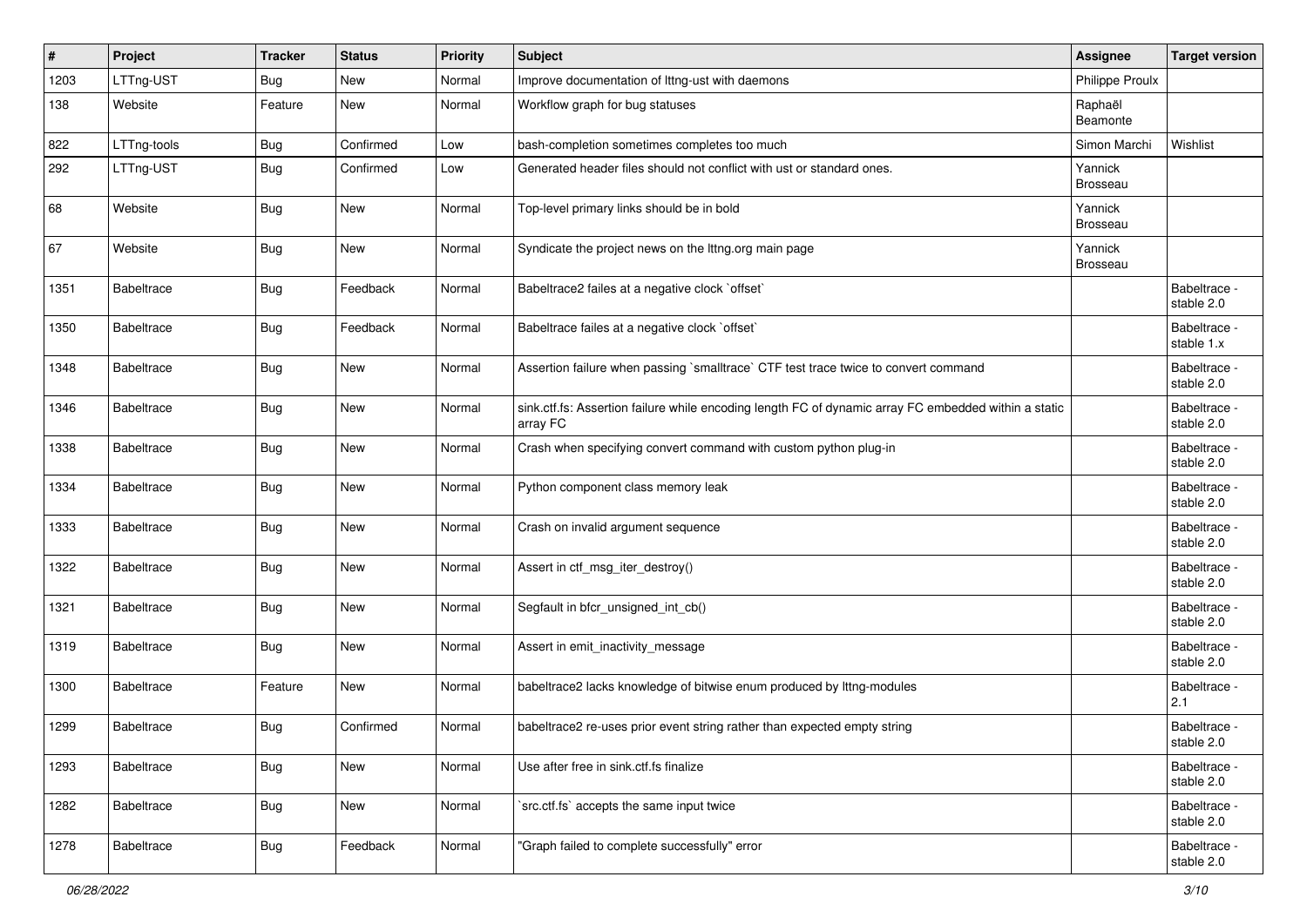| #    | Project           | <b>Tracker</b> | <b>Status</b> | <b>Priority</b> | Subject                                                                                                                                                  | Assignee | <b>Target version</b>      |
|------|-------------------|----------------|---------------|-----------------|----------------------------------------------------------------------------------------------------------------------------------------------------------|----------|----------------------------|
| 1277 | <b>Babeltrace</b> | Bug            | Confirmed     | Normal          | The `ctf` plugin does not support a negative TSDL clock class `offset` attribute                                                                         |          | Babeltrace -<br>stable 2.0 |
| 1260 | <b>Babeltrace</b> | Bug            | New           | Normal          | Babeltrace 2 refuses a trace when a previous packet has an end time > begin of the next packet                                                           |          | Babeltrace -<br>stable 2.0 |
| 1259 | <b>Babeltrace</b> | Bug            | New           | Normal          | improved to description/usecases for streams and packets.                                                                                                |          | Babeltrace -<br>stable 2.0 |
| 1258 | <b>Babeltrace</b> | Bug            | New           | Normal          | Segmentation fault when running with --debug                                                                                                             |          | Babeltrace -<br>stable 2.0 |
| 1254 | Babeltrace        | <b>Bug</b>     | New           | Normal          | Trace with non-monotonic clocks make babeltrace2 abort                                                                                                   |          | Babeltrace -<br>stable 2.0 |
| 1236 | <b>Babeltrace</b> | Bug            | New           | Normal          | SIGTRAP in glib found during fuzzing                                                                                                                     |          | Babeltrace -<br>stable 2.0 |
| 1233 | <b>Babeltrace</b> | Feature        | New           | Normal          | Python: Add __str__ to Message types, and perhaps other types                                                                                            |          | Babeltrace -<br>2.1        |
| 1232 | <b>Babeltrace</b> | Bug            | New           | Normal          | src.ctf.fs: variant option names without their tag equivalent are accepted, but the decoding process<br>asserts                                          |          | Babeltrace -<br>2.1        |
| 1230 | <b>Babeltrace</b> | Bug            | New           | Normal          | flt.utils.trimmer: local time can be nonexistent or ambiguous with DST                                                                                   |          | Babeltrace -<br>2.1        |
| 1229 | <b>Babeltrace</b> | Bug            | New           | Normal          | flt.utils.trimmer: with no date, beginning time cannot be greater than end time                                                                          |          | Babeltrace -<br>2.1        |
| 1228 | <b>Babeltrace</b> | Bug            | New           | Normal          | calling seek to beginning after seek to ns from origin                                                                                                   |          | Babeltrace -<br>stable 2.0 |
| 1227 | Babeltrace        | Bug            | New           | Normal          | cli: Error when using --clock-cycles and -c sink.text.pretty at the same time                                                                            |          | Babeltrace -<br>2.1        |
| 1226 | Babeltrace        | Feature        | New           | Normal          | Allow making graph execution more "event-based"                                                                                                          |          | Babeltrace -<br>stable 2.0 |
| 1225 | <b>Babeltrace</b> | Bug            | On pause      | Normal          | src.ctf.lttng-live: `sessions` query error reporting                                                                                                     |          | Babeltrace -<br>stable 2.0 |
| 1224 | <b>Babeltrace</b> | <b>Bug</b>     | New           | Normal          | Crash while reading a live per-pid trace                                                                                                                 |          | Babeltrace -<br>stable 2.0 |
| 1222 | <b>Babeltrace</b> | <b>Bug</b>     | New           | Normal          | src.ctf.lttng-live: reading two per-pid traces does not emit messages                                                                                    |          | Babeltrace -<br>stable 2.0 |
| 1221 | <b>Babeltrace</b> | <b>Bug</b>     | New           | Normal          | Babeltrace 2 sometimes fail on live trace with Ittng-clear feature                                                                                       |          | Babeltrace -<br>stable 2.0 |
| 1220 | Babeltrace        | <b>Bug</b>     | New           | Normal          | filter.utils.trimmer component does not support streams without packets                                                                                  |          |                            |
| 1168 | Babeltrace        | <b>Bug</b>     | Feedback      | Normal          | CTF for a user-plugged clock assumes that "offset" is unsigned, but a negative value can happen<br>and will result in unparsable metadata getting stored |          |                            |
| 1164 | Babeltrace        | Feature        | New           | Normal          | Write a plugin to anonymize traces                                                                                                                       |          |                            |
| 1144 | Babeltrace        | Bug            | New           | Normal          | Babeltrace 1.5.3 intermittent error on Ittng-live hooking                                                                                                |          |                            |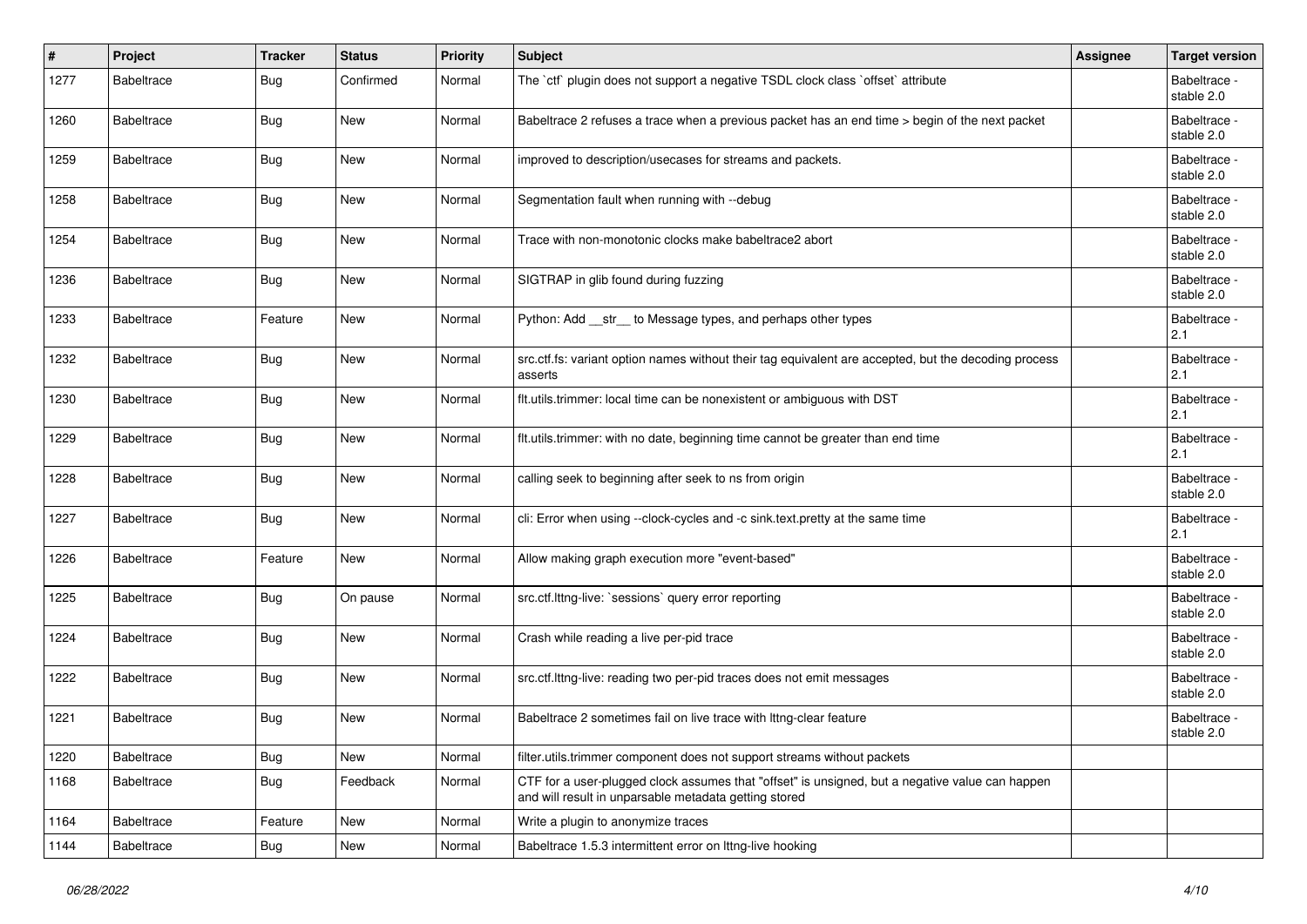| $\#$ | Project                    | <b>Tracker</b> | <b>Status</b> | <b>Priority</b> | <b>Subject</b>                                                                                           | <b>Assignee</b> | <b>Target version</b>      |
|------|----------------------------|----------------|---------------|-----------------|----------------------------------------------------------------------------------------------------------|-----------------|----------------------------|
| 1138 | <b>Babeltrace</b>          | Bug            | New           | Normal          | Live session listing return malformed url                                                                |                 |                            |
| 1121 | <b>Babeltrace</b>          | Bug            | New           | Normal          | Babeltrace 2.0-pre reports negative timestamp with ctf-writer traces                                     |                 |                            |
| 1096 | <b>Babeltrace</b>          | Bug            | New           | Normal          | Babeltrace takes 100% CPU and 100% mem reading a malformed trace                                         |                 |                            |
| 1045 | <b>Babeltrace</b>          | Feature        | New           | Normal          | Wire up debug info on lttng_ust_cyg_profile event fields                                                 |                 |                            |
| 1234 | <b>Babeltrace</b>          | <b>Bug</b>     | Feedback      | Low             | src.text.dmesg: some kernel ring buffer lines can be wrongly sorted by time, leading to a muxer<br>error |                 | Babeltrace -<br>stable 2.0 |
| 1223 | <b>Babeltrace</b>          | Bug            | Feedback      | Low             | Check for cmp and diff in configure                                                                      |                 | Babeltrace -<br>stable 2.0 |
| 888  | <b>Common Trace Format</b> | Bug            | <b>New</b>    | Normal          | BE vs LE bitfield packing is not easy to understand + undefined behaviour for mixed BE/LE                |                 |                            |
| 265  | Common Trace Format        | Bug            | New           | Normal          | Specify where exactly the event ID must be in the header                                                 |                 |                            |
| 262  | <b>Common Trace Format</b> | Bug            | New           | Normal          | Be clearer about fields of headers and contexts                                                          |                 |                            |
| 254  | <b>Common Trace Format</b> | Bug            | New           | Normal          | No specified charset for metadata packets payload                                                        |                 |                            |
| 1343 | LTTng                      | Bug            | New           | Normal          | Notifications tests hangs during OE/yocto.                                                               |                 |                            |
| 1305 | LTTng                      | Bug            | New           | Normal          | Kernel test hang                                                                                         |                 | 2.12                       |
| 1298 | LTTng                      | <b>Bug</b>     | On pause      | Normal          | LTTng build reprudibility for OE-core (yocto)                                                            |                 |                            |
| 1209 | LTTng                      | Bug            | New           | Normal          | Tracking a PID after start of session result in error on lttng-sessiond                                  |                 |                            |
| 1208 | LTTng                      | Bug            | Feedback      | Normal          | 2.11 relayd in live mode attach window changed                                                           |                 |                            |
| 1207 | LTTng                      | Bug            | Confirmed     | Normal          | Tools 2.11 fails on destroy for lttng-modules 2.9                                                        |                 |                            |
| 1195 | LTTng                      | <b>Bug</b>     | Feedback      | Normal          | Userspace tracing issue                                                                                  |                 |                            |
| 1192 | LTTng                      | Bug            | New           | Normal          | Web documentation improvement: describe use of CREATE_TRACE_POINTS for lttng-ust<br>instrumentation      |                 |                            |
| 1146 | LTTng                      | Bug            | New           | Normal          | LD_PRELOAD applications using lttng-ust-pthread                                                          |                 |                            |
| 1073 | LTTng                      | Bug            | New           | Normal          | Filtering test cases failing                                                                             |                 |                            |
| 1038 | LTTng                      | Bug            | New           | Normal          | Enabling all events for the JUL domain, while having disabled events                                     |                 |                            |
| 1034 | LTTng                      | <b>Bug</b>     | Confirmed     | Normal          | KPROBE & KREPROBE support for saved/loaded sessions is not working                                       |                 | 2.9                        |
| 1030 | LTTng                      | Bug            | Confirmed     | Normal          | Ci: unit test are not running for stable v2.8 and greater                                                |                 |                            |
| 1023 | LTTng                      | Bug            | Confirmed     | Normal          | Error message on enabling event/all event for -j/-l/-p                                                   |                 | 2.9                        |
| 989  | LTTng                      | <b>Bug</b>     | Feedback      | Normal          | Error code correction for list_lttng_ust_global_events() and list_lttng_kernel_events()                  |                 |                            |
| 981  | LTTng                      | Feature        | New           | Normal          | Handle the flush of the last subbuffer                                                                   |                 |                            |
| 969  | LTTng                      | <b>Bug</b>     | New           | Normal          | It is not possible to only enable/disable events with "*' in their names                                 |                 |                            |
| 967  | LTTng                      | <b>Bug</b>     | New           | Normal          | It is possible to enable two events having two different types but sharing the same name                 |                 |                            |
| 946  | LTTng                      | <b>Bug</b>     | New           | Normal          | LTTng trace splice size could be opitimized                                                              |                 |                            |
| 945  | LTTng                      | Bug            | Feedback      | Normal          | Running cyclictest with Ittng                                                                            |                 |                            |
| 937  | LTTng                      | <b>Bug</b>     | New           | Normal          | Babeltrace failure in live mode                                                                          |                 |                            |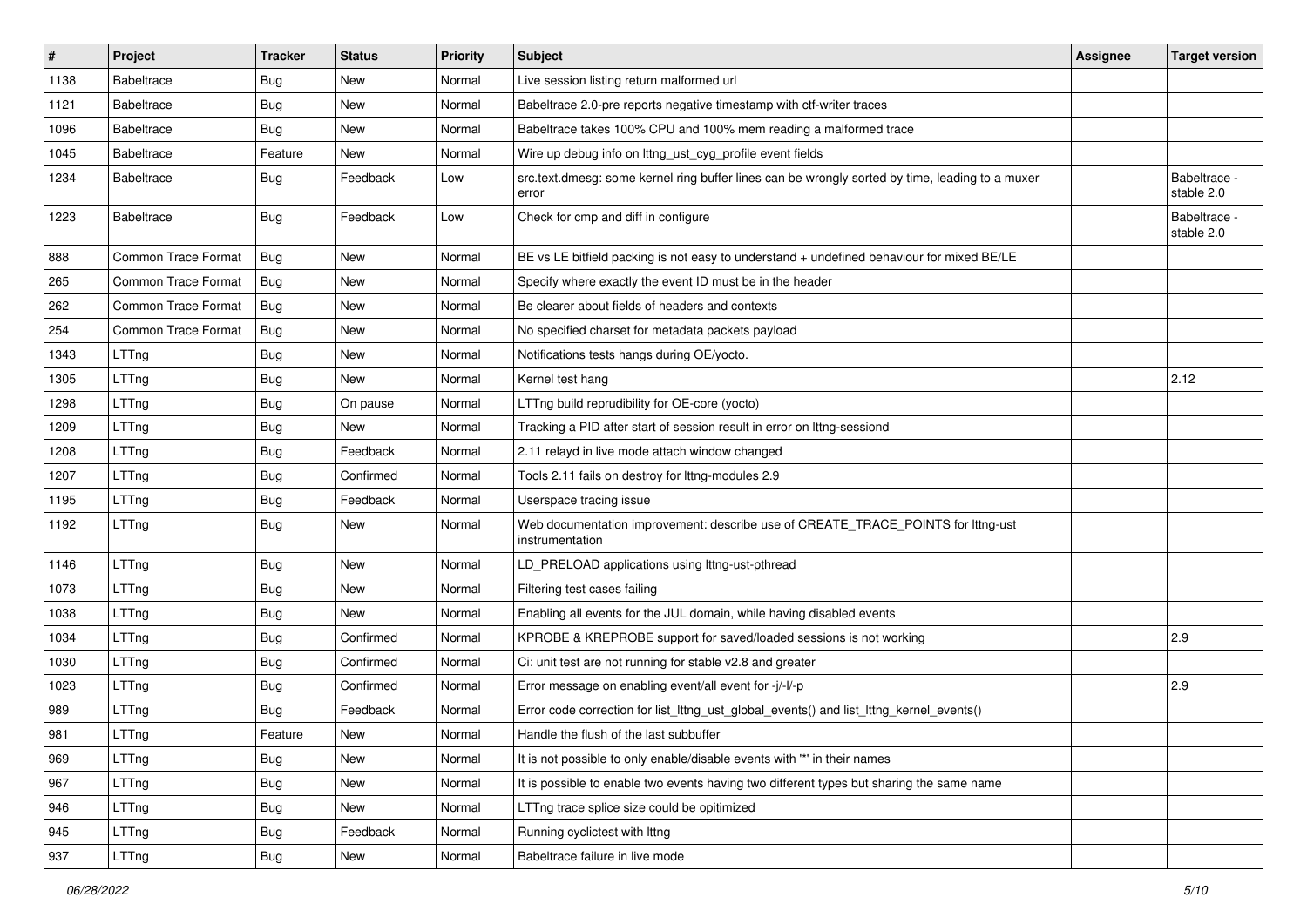| $\sharp$ | Project       | <b>Tracker</b> | <b>Status</b> | Priority | <b>Subject</b>                                                                                                             | <b>Assignee</b> | <b>Target version</b> |
|----------|---------------|----------------|---------------|----------|----------------------------------------------------------------------------------------------------------------------------|-----------------|-----------------------|
| 934      | LTTng         | <b>Bug</b>     | Confirmed     | Normal   | Session in snapshot mode does not indicate a path when listed                                                              |                 | 2.6                   |
| 211      | LTTng         | Feature        | <b>New</b>    | Normal   | <b>Environment vars</b>                                                                                                    |                 | Wishlist              |
| 1347     | LTTng         | Feature        | New           | Low      | Codename for 2.14                                                                                                          |                 | 2.14                  |
| 1288     | LTTng         | Feature        | New           | Low      | Combine all per-cpu shm areas for a channel into a single file                                                             |                 |                       |
| 1060     | LTTng         | <b>Bug</b>     | Confirmed     | Low      | Document the extra reading subbuffer always allocated                                                                      |                 | Wishlist              |
| 1345     | LTTng-modules | <b>Bug</b>     | New           | Normal   | NULL pointer dereference when adding perf:cpu:cache-misses context                                                         |                 |                       |
| 1261     | LTTng-modules | <b>Bug</b>     | New           | Normal   | Missing filename field on first openat() syscall                                                                           |                 |                       |
| 1175     | LTTng-modules | Feature        | New           | Normal   | Resolving the name of memory barrier system call                                                                           |                 |                       |
| 1157     | LTTng-modules | <b>Bug</b>     | New           | Normal   | Re-enable LTTng lock_* tracepoints                                                                                         |                 |                       |
| 1067     | LTTng-modules | Feature        | New           | Normal   | Update writeback instrumentation for newer kernels                                                                         |                 | Wishlist              |
| 1061     | LTTng-modules | Feature        | New           | Normal   | New btrfs events should be added to Ittng-modules instrumentation                                                          |                 |                       |
| 1039     | LTTng-modules | Feature        | New           | Normal   | Generate an event when Perf takes a sample                                                                                 |                 |                       |
| 938      | LTTng-modules | <b>Bug</b>     | Confirmed     | Normal   | Enabling two events with same name but not the same event type cause no warning and does not<br>behave as expected         |                 | 2.10                  |
| 743      | LTTng-modules | Feature        | <b>New</b>    | Normal   | Enable channel *after* tracing has started                                                                                 |                 |                       |
| 601      | LTTng-modules | Feature        | New           | Normal   | Add session to metadata environment                                                                                        |                 |                       |
| 584      | LTTng-modules | Feature        | New           | Normal   | Confusing error message when trying to enable a non existant tracepoint                                                    |                 |                       |
| 439      | LTTng-modules | Feature        | New           | Normal   | LTTng kernel tracepoint documentation                                                                                      |                 |                       |
| 396      | LTTng-modules | Feature        | New           | Normal   | Enable channel after start session                                                                                         |                 |                       |
| 347      | LTTng-modules | Feature        | New           | Normal   | dump process hostname                                                                                                      |                 |                       |
| 1265     | LTTng-modules | Feature        | New           | Low      | Turn lttng-probes.c probe_list into a hash table                                                                           |                 |                       |
| 1264     | LTTng-modules | Feature        | <b>New</b>    | Low      | NOHZ support for lib ring buffer                                                                                           |                 |                       |
| 1263     | LTTng-modules | Feature        | New           | Low      | Re-integrate sample modules from libringbuffer into Ittng-modules                                                          |                 |                       |
| 999      | LTTng-modules | Feature        | New           | Low      | Support mmap for metadata channel                                                                                          |                 |                       |
| 336      | LTTng-modules | Feature        | New           | Low      | Support splice() for partial pages                                                                                         |                 |                       |
| 1352     | LTTng-tools   | <b>Bug</b>     | Feedback      | Normal   | LTTng consumer daemon crashed with error: "Attempt to send invalid file descriptor to master (fd =<br>$-1$ "               |                 |                       |
| 1341     | LTTng-tools   | Feature        | <b>New</b>    | Normal   | Introduce "--shm-path-ust" to clarify use vs documentation                                                                 |                 |                       |
| 1331     | LTTng-tools   | <b>Bug</b>     | Feedback      | Normal   | test_unix_socket fails for 64 bit arches on alpine linux but passes on 32bit arches                                        |                 |                       |
| 1329     | LTTng-tools   | <b>Bug</b>     | New           | Normal   | Assert in lttng-consumerd: consumer.c:lttng_consumer_rotate_channel()                                                      |                 |                       |
| 1318     | LTTng-tools   | <b>Bug</b>     | New           | Normal   | Ittng-tools configured with --with-consumerd32-libdir --with-consumerd32-bin does not start a 32bit<br>consumerd on launch |                 | 2.12                  |
| 1302     | LTTng-tools   | Bug            | New           | Normal   | Bad handling of invalid saved session files                                                                                |                 |                       |
| 1271     | LTTng-tools   | <b>Bug</b>     | New           | Normal   | testsuite should use bt2 python imports                                                                                    |                 |                       |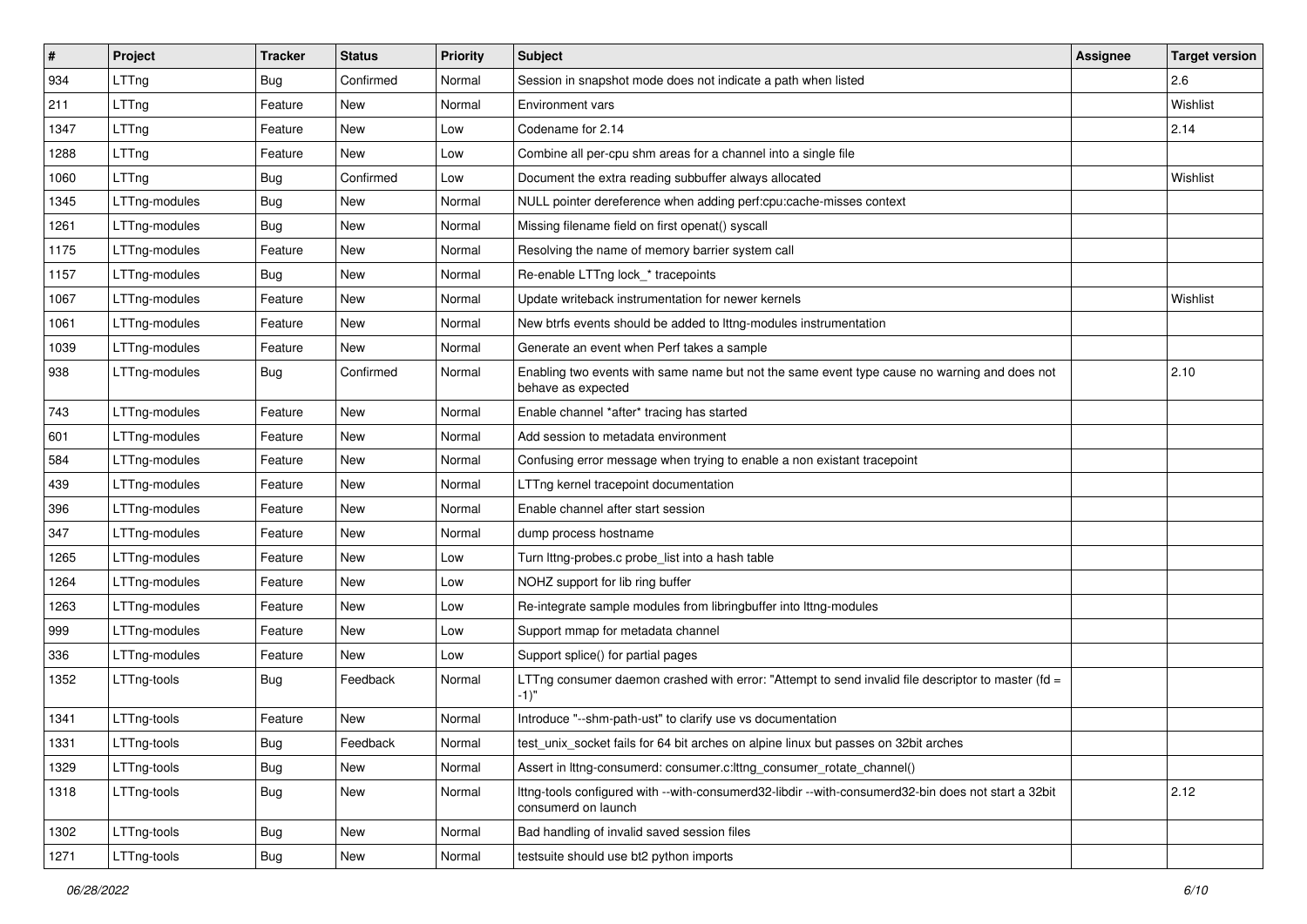| $\vert$ # | Project     | <b>Tracker</b> | <b>Status</b> | <b>Priority</b> | Subject                                                                                                                                                          | Assignee | <b>Target version</b> |
|-----------|-------------|----------------|---------------|-----------------|------------------------------------------------------------------------------------------------------------------------------------------------------------------|----------|-----------------------|
| 1270      | LTTng-tools | Bug            | In Progress   | Normal          | testsuite should use babeltrace2 binary if found                                                                                                                 |          |                       |
| 1248      | LTTng-tools | Bug            | New           | Normal          | filter-parser.y creates creates wrong ast for `hello[1][2]`                                                                                                      |          |                       |
| 1246      | LTTng-tools | <b>Bug</b>     | New           | Normal          | -filter expression parser accepts foo[bar]                                                                                                                       |          |                       |
| 1243      | LTTng-tools | Bug            | New           | Normal          | Ittng 2.11 / 2.12 fails to destroy sessions.                                                                                                                     |          |                       |
| 1215      | LTTng-tools | Bug            | Feedback      | Normal          | Failed to start lttng-sessiond process                                                                                                                           |          |                       |
| 1206      | LTTng-tools | <b>Bug</b>     | New           | Normal          | live per-pid channel with short lived app becomes unusable                                                                                                       |          |                       |
| 1184      | LTTng-tools | Bug            | New           | Normal          | can't report find any system calls with lttng list --kernel --syscall                                                                                            |          |                       |
| 1182      | LTTng-tools | Bug            | New           | Normal          | relayd mishandles channels configured with tracefile-count $== 0$ and tracefile-size $!= 0$                                                                      |          | 2.9                   |
| 1181      | LTTng-tools | Bug            | New           | Normal          | Deadlock in session daemon and consumer for short lived apps in live per-pid                                                                                     |          |                       |
| 1147      | LTTng-tools | <b>Bug</b>     | New           | Normal          | Compiling LTTng tools against 2.6.37 for ARM throws some errors in select_poll_epoll.c                                                                           |          |                       |
| 1137      | LTTng-tools | Feature        | Confirmed     | Normal          | Version handshake for Ittng-consumerd and Ittng-sessiond                                                                                                         |          | 2.11                  |
| 1135      | LTTng-tools | <b>Bug</b>     | Feedback      | Normal          | Contexts are applied to all channels without domain consideration                                                                                                |          |                       |
| 1133      | LTTng-tools | Feature        | <b>New</b>    | Normal          | Metadata regeneration does not have to be "destructive"                                                                                                          |          | 2.11                  |
| 1128      | LTTng-tools | Bug            | Confirmed     | Normal          | Contexts can be added multiple times to a kernel channel                                                                                                         |          | 2.14                  |
| 1127      | LTTng-tools | Feature        | Confirmed     | Normal          | regression/tool/filtering use local gen-ust-event instead of tests/utils                                                                                         |          | Refactoring           |
| 1126      | LTTng-tools | Feature        | Feedback      | Normal          | Analyse and refactor interaction based on pipe and converge toward a solution that will result in a<br>convergence in code                                       |          | Refactoring           |
| 1117      | LTTng-tools | Bug            | New           | Normal          | Ittng-relayd should use specific major.minor versions for relay-consumer and relay-viewer protocols                                                              |          |                       |
| 1116      | LTTng-tools | Bug            | New           | Normal          | MI XSD minor version should have been bumped once or twice (?) between tools 2.8 and 2.10                                                                        |          |                       |
| 1115      | LTTng-tools | Bug            | New           | Normal          | LTTng sessiond should accept different agent minor version number                                                                                                |          |                       |
| 1114      | LTTng-tools | Bug            | New           | Normal          | Possible invalid discarded events count                                                                                                                          |          | 2.10                  |
| 1105      | LTTng-tools | Bug            | New           | Normal          | The trigger API should warn the client when an unsupported condition is being used                                                                               |          | 2.10                  |
| 1102      | LTTng-tools | <b>Bug</b>     | In Progress   | Normal          | Trigger conditions are not evaluated on subscription                                                                                                             |          | 2.10                  |
| 1092      | LTTng-tools | Bug            | New           | Normal          | Channel switch timers don't seem to be honored                                                                                                                   |          | 2.10                  |
| 1083      | LTTng-tools | Feature        | New           | Normal          | Ittng-load and save are somewhat schizophrenic                                                                                                                   |          |                       |
| 1068      | LTTng-tools | <b>Bug</b>     | New           | Normal          | Ittng-ctl: Ittng_load_session_attr_get_override_ctrl_url() returns NULL when the destination override<br>is set using lttng_load_session_attr_set_override_url() |          | 2.9                   |
| 1059      | LTTng-tools | Bug            | Confirmed     | Normal          | The save and load commands do not use the same default home directory                                                                                            |          |                       |
| 1057      | LTTng-tools | Feature        | New           | Normal          | List only contexts that apply to a domain                                                                                                                        |          |                       |
| 1033      | LTTng-tools | <b>Bug</b>     | New           | Normal          | Ittng load does not preserve event or channel ordering                                                                                                           |          | 2.9                   |
| 1026      | LTTng-tools | <b>Bug</b>     | New           | Normal          | Ittng create should recover from a bad output option more gracefully                                                                                             |          | 2.9                   |
| 1025      | LTTng-tools | <b>Bug</b>     | New           | Normal          | Ittng load [--all] issues misleading message when there are no sessions to load                                                                                  |          | 2.9                   |
| 1024      | LTTng-tools | <b>Bug</b>     | New           | Normal          | Ittng save [--all] issues misleading message when there are no sessions to save                                                                                  |          | 2.9                   |
| 1017      | LTTng-tools | Bug            | Feedback      | Normal          | consumerd memory leak                                                                                                                                            |          |                       |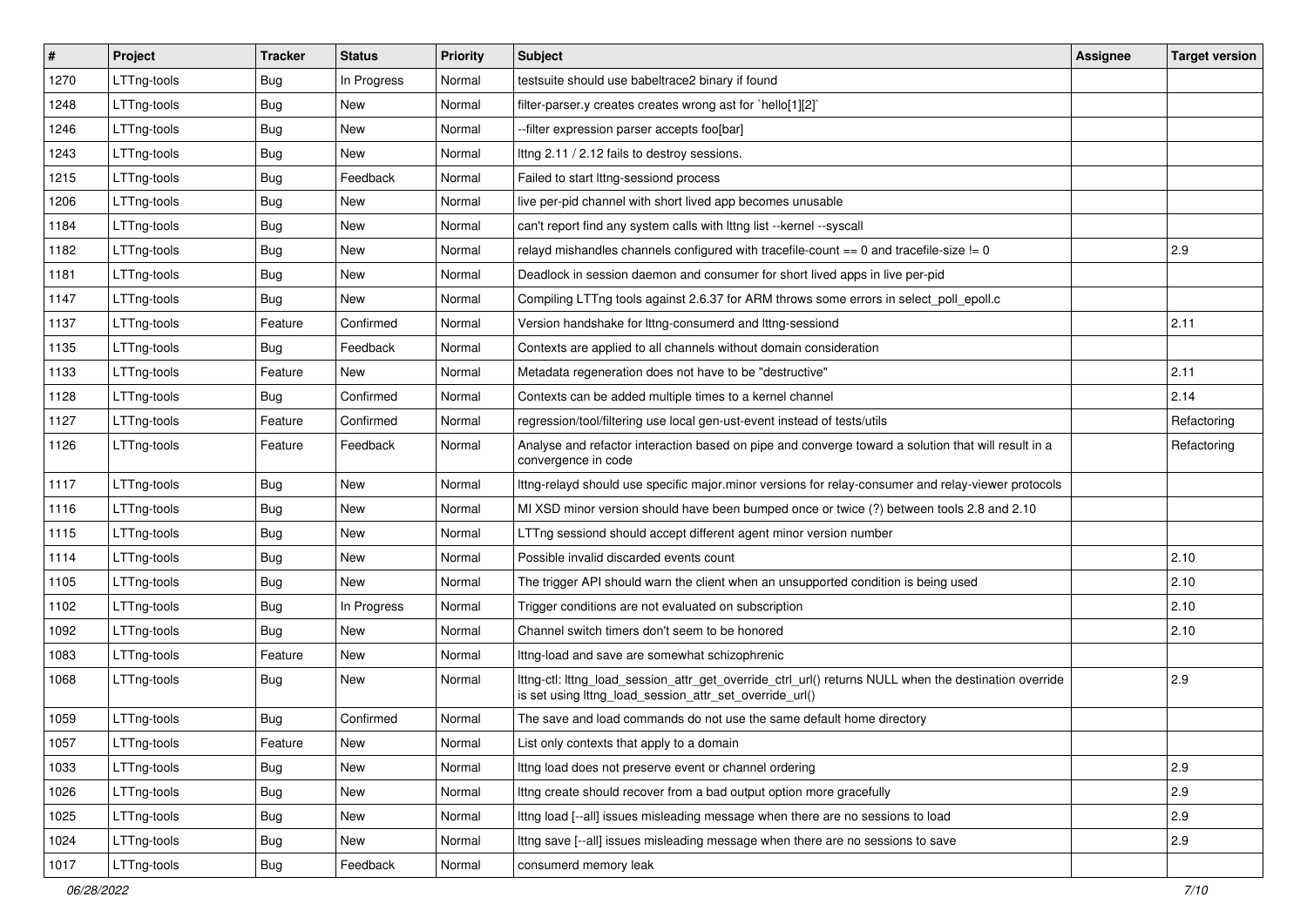| $\pmb{\#}$ | Project     | <b>Tracker</b> | <b>Status</b> | Priority | Subject                                                                                               | <b>Assignee</b> | <b>Target version</b> |
|------------|-------------|----------------|---------------|----------|-------------------------------------------------------------------------------------------------------|-----------------|-----------------------|
| 993        | LTTng-tools | Bug            | Feedback      | Normal   | Re-enabling disabled events create new tracepoint events                                              |                 |                       |
| 984        | LTTng-tools | Feature        | New           | Normal   | Session path in LTTng profiles should not contain date and time                                       |                 | Wishlist              |
| 961        | LTTng-tools | Feature        | <b>New</b>    | Normal   | Add additional criteria to disable-event                                                              |                 | 2.9                   |
| 960        | LTTng-tools | Feature        | New           | Normal   | Add a -m /--matching argument to enable-event                                                         |                 | Wishlist              |
| 930        | LTTng-tools | <b>Bug</b>     | New           | Normal   | "Non-default channel exists within session" when enabling UST/kernel and agent events                 |                 | 2.9                   |
| 928        | LTTng-tools | <b>Bug</b>     | New           | Normal   | It is possible to specify multiple positional arguments in enable-event command with no effect        |                 | 2.9                   |
| 922        | LTTng-tools | Feature        | Feedback      | Normal   | Expose cpu_id as a context field in lttng-tools (add-context)                                         |                 | 2.9                   |
| 919        | LTTng-tools | Bug            | Confirmed     | Normal   | "Ittng track" list pid in order when listing with ust. Kernel is alright. look for sorting and output |                 | 2.9                   |
| 911        | LTTng-tools | Bug            | Confirmed     | Normal   | Ittng save and MI should both point to their XSDs                                                     |                 | Wishlist              |
| 894        | LTTng-tools | Feature        | Confirmed     | Normal   | Cannot enable channel for JUL (-j) or Log4j (-l) domains                                              |                 | Wishlist              |
| 883        | LTTng-tools | Feature        | New           | Normal   | consumerd: Automatic reconnect to relayd                                                              |                 | Wishlist              |
| 797        | LTTng-tools | Bug            | Feedback      | Normal   | Add more test for epoll in configure                                                                  |                 | Wishlist              |
| 766        | LTTng-tools | Feature        | New           | Normal   | Trace file rotation to consider older sessions in same tree                                           |                 | Wishlist              |
| 749        | LTTng-tools | Feature        | Confirmed     | Normal   | Ittng list <session> should list the contexts added to each channel</session>                         |                 | 2.11                  |
| 632        | LTTng-tools | Feature        | Confirmed     | Normal   | Several commands could benefit from an "all" option                                                   |                 | Wishlist              |
| 599        | LTTng-tools | Feature        | Confirmed     | Normal   | second snapshot not to gather data from the previous snapshot (no repeated events)                    |                 | Wishlist              |
| 573        | LTTng-tools | Feature        | Confirmed     | Normal   | Destroy an internal domain session on command error if created in that code flow                      |                 | Wishlist              |
| 566        | LTTng-tools | Feature        | Confirmed     | Normal   | User-space data buffering schemes and the lttng user interface                                        |                 | Wishlist              |
| 558        | LTTng-tools | Feature        | Confirmed     | Normal   | Apply fd accounting technique from sessiond to consumerd                                              |                 | Wishlist              |
| 555        | LTTng-tools | Feature        | Confirmed     | Normal   | add-context --help lists perf fields even when the machine has no generic registers at all            |                 | Wishlist              |
| 531        | LTTng-tools | <b>Bug</b>     | New           | Normal   | Event name scoping seems ill-defined                                                                  |                 | Wishlist              |
| 445        | LTTng-tools | Feature        | Confirmed     | Normal   | Ittng enable-event and event redefinition: user feedback can be misleading                            |                 | Wishlist              |
| 286        | LTTng-tools | Feature        | Confirmed     | Normal   | Add a -- logfile option (or log through Syslog)                                                       |                 | Wishlist              |
| 193        | LTTng-tools | Feature        | Feedback      | Normal   | Find a more intelligent heuristics for the FD reservation                                             |                 | Wishlist              |
| 137        | LTTng-tools | Feature        | Confirmed     | Normal   | No more tracing possible after consumerD dies (via kill command)                                      |                 | Wishlist              |
| 106        | LTTng-tools | Feature        | Confirmed     | Normal   | Missing context information in list command                                                           |                 | Wishlist              |
| 35         | LTTng-tools | Feature        | Confirmed     | Normal   | Remote administration                                                                                 |                 | Wishlist              |
| 1349       | LTTng-tools | Feature        | New           | Low      | Add '--all' to lttng start                                                                            |                 |                       |
| 1287       | LTTng-tools | Feature        | New           | Low      | Use abstract sockets for Ittng-consumerd UST shared memory files                                      |                 |                       |
| 1267       | LTTng-tools | Bug            | New           | Low      | odr-violation for config_str_yes                                                                      |                 |                       |
| 1262       | LTTng-tools | Bug            | <b>New</b>    | Low      | Metadata channel properties are not configurable (kernel domain)                                      |                 |                       |
| 1256       | LTTng-tools | <b>Bug</b>     | New           | Low      | Check babeltrace1 stderr output in tests                                                              |                 |                       |
| 1211       | LTTng-tools | <b>Bug</b>     | New           | Low      | Can't quit lttng-sessiond with ctrl-c when built with --disable-epoll                                 |                 |                       |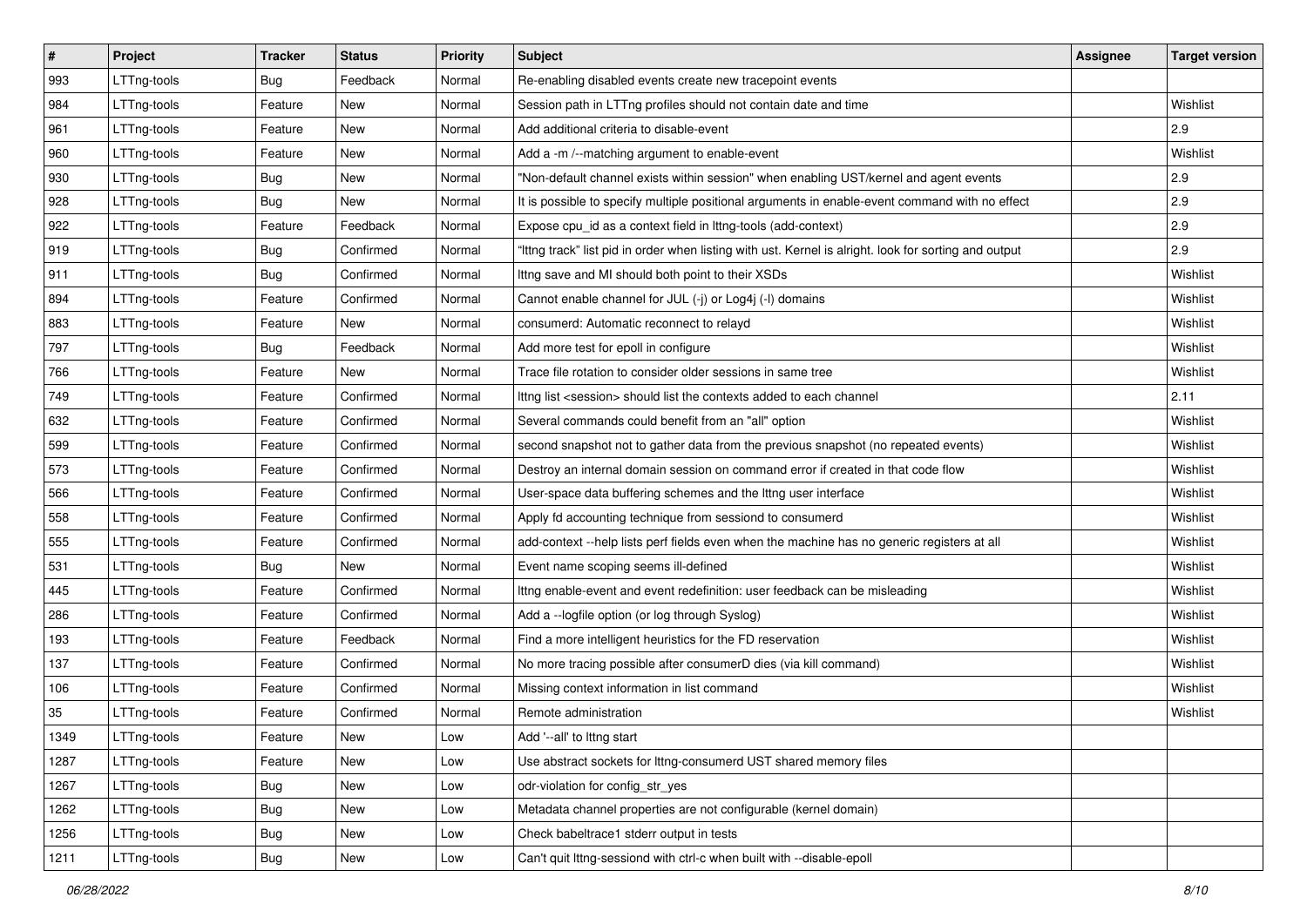| $\sharp$ | Project     | <b>Tracker</b> | <b>Status</b> | <b>Priority</b> | <b>Subject</b>                                                                  | Assignee | <b>Target version</b> |
|----------|-------------|----------------|---------------|-----------------|---------------------------------------------------------------------------------|----------|-----------------------|
| 1197     | LTTng-tools | Feature        | New           | Low             | Use renameat2() to atomically exchange metadata on metadata regenerate          |          |                       |
| 1124     | LTTng-tools | <b>Bug</b>     | Feedback      | Low             | Ittng-sessiond saves empty domain stubs                                         |          | Refactoring           |
| 1066     | LTTng-tools | Feature        | New           | Low             | Add option for lttng-destroy to delete the trace folder                         |          | Wishlist              |
| 821      | LTTng-tools | Feature        | New           | Low             | trace session name in the metadata                                              |          | Wishlist              |
| 750      | LTTng-tools | Feature        | Confirmed     | Low             | Ittng add-context --channel should accept a list of channels                    |          | Wishlist              |
| 720      | LTTng-tools | Bug            | Confirmed     | Low             | Disambiguating fully qualified event names, timestamp-sensitive metadata        |          | Wishlist              |
| 653      | LTTng-tools | <b>Bug</b>     | Confirmed     | Low             | LTTng memory allocation failure goes unreported                                 |          | Wishlist              |
| 592      | LTTng-tools | <b>Bug</b>     | Confirmed     | Low             | Potential trace process subdirectory name collision with PID namespaces         |          | Wishlist              |
| 561      | LTTng-tools | Bug            | Confirmed     | Low             | Under certain conditions, a user-space trace may overwrite itself               |          | Wishlist              |
| 409      | LTTng-tools | <b>Bug</b>     | Confirmed     | Low             | Detection of pipe close with POLLHUP poll(3) event                              |          | Wishlist              |
| 270      | LTTng-tools | Feature        | Confirmed     | Low             | Be able to choose session by number in Ittng list command                       |          | Wishlist              |
| 77       | LTTng-tools | Feature        | Confirmed     | Low             | Create developper documentation for the LTTng "control" API                     |          | Wishlist              |
| 15       | LTTng-tools | Feature        | Confirmed     | Low             | LTTng simple trace                                                              |          | Wishlist              |
| 713      | LTTngTop    | Feature        | New           | Low             | Throughput display should be harmonized with lttng usage                        |          |                       |
| 1132     | LTTng-UST   | <b>Bug</b>     | <b>New</b>    | High            | Fails to build with Crosscompiler                                               |          |                       |
| 1320     | LTTng-UST   | <b>Bug</b>     | Feedback      | Normal          | Assert in lttng-ring-buffer-client.h:437: client_buffer_begin()                 |          |                       |
| 1294     | LTTng-UST   | <b>Bug</b>     | New           | Normal          | add-context fails silently with perf_event_paranoid=4, no trace produced        |          |                       |
| 1285     | LTTng-UST   | <b>Bug</b>     | Feedback      | Normal          | about close file failed for Ittng-ust module                                    |          |                       |
| 1100     | LTTng-UST   | Feature        | New           | Normal          | Add (possibly symbolic) event whenever blocking occurs due to excessive events  |          | Wishlist              |
| 710      | LTTng-UST   | Feature        | <b>New</b>    | Normal          | List event fields in the same order as the TP definition                        |          |                       |
| 602      | LTTng-UST   | Feature        | New           | Normal          | Add session to metadata environment                                             |          |                       |
| 527      | LTTng-UST   | Feature        | <b>New</b>    | Normal          | Add git version information to project version                                  |          |                       |
| 520      | LTTng-UST   | Feature        | <b>New</b>    | Normal          | Allow override of /var/run directory                                            |          |                       |
| 508      | LTTng-UST   | Feature        | Feedback      | Normal          | arrays of floats are stored and/or displayed as arrays of ints                  |          | Wishlist              |
| 483      | LTTng-UST   | Feature        | <b>New</b>    | Normal          | Use "man 3 backtrace" to dump the stack state at record start (attach) time.    |          |                       |
| 447      | LTTng-UST   | Feature        | <b>New</b>    | Normal          | Support dlopen/dlclose of probe providers                                       |          |                       |
| 446      | LTTng-UST   | Feature        | New           | Normal          | Improve process startup time with many events                                   |          |                       |
| 440      | LTTng-UST   | Feature        | New           | Normal          | <b>Tracepoint Documentation</b>                                                 |          | Wishlist              |
| 395      | LTTng-UST   | Feature        | New           | Normal          | Enable channel after start session                                              |          | Wishlist              |
| 1109     | LTTng-UST   | Bug            | Feedback      | Low             | Fork() test 9 from Linux Test Project fails when traced with userspace events   |          |                       |
| 717      | LTTng-UST   | Feature        | New           | Low             | Better validation of tracepoint provider headers?                               |          |                       |
| 525      | LTTng-UST   | Bug            | Confirmed     | Low             | new "notifications" from UST do not strictly respect LTTNG_UST_REGISTER_TIMEOUT |          |                       |
| 65       | LTTng-UST   | Feature        | New           | Low             | Helper script to generate the tracepoint shared library                         |          | Wishlist              |